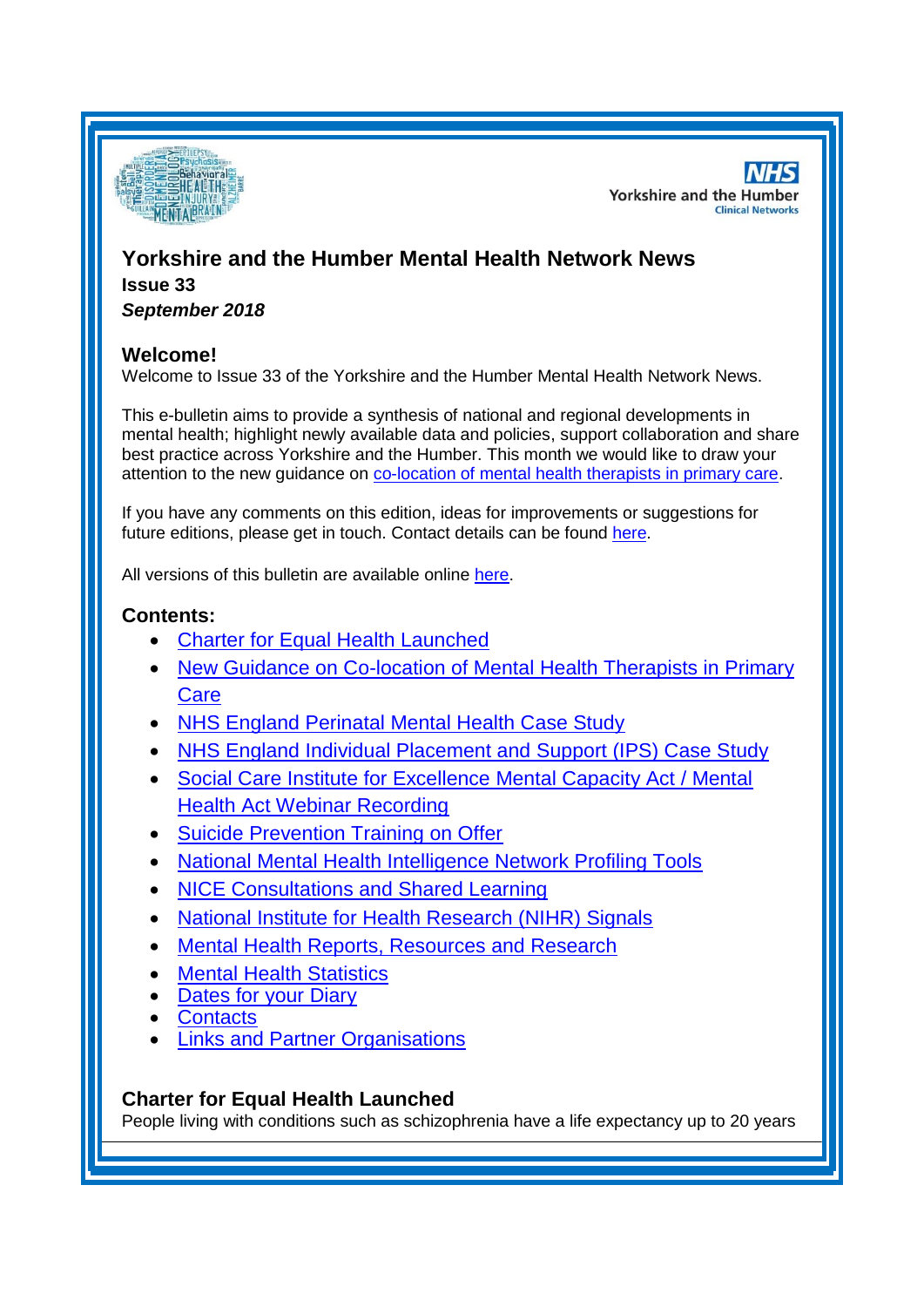shorter than average. Equally Well UK was established by the Centre for Mental Health in partnership with Rethink Mental Illness and Kaleidoscope Health and Care, and brings together organisations that can play a part in reducing this mortality gap and fight inequalities. Equally Well UK has co-produced a Charter for members to commit to prioritising physical health for people with mental health problems and work together to share what works. The Charter for Equal Health can be viewed [here.](https://equallywell.co.uk/wp-content/uploads/2018/09/Equally_Well_Charter_website.pdf)

#### <span id="page-1-0"></span>**New Guidance on Co-location of Mental Health Therapists in Primary Care**

New guidance from NHS England intends to support GPs and commissioners to place mental health therapists in practice surgeries; bringing more mental and physical health services under one roof.

[Guidance on co-locating mental health therapists in primary care](https://ccgbulletin.cmail20.com/t/d-l-bkrjtud-cdyegjt-y/) provides information, case studies and blogs on integrating mental health therapists. It also identifies estate and financial issues that may need to be considered. Nine out of ten adults with mental health problems are supported in primary care and broadening the range of services for patients means health services are better equipped to deal with patients' physical and mental health needs.

# <span id="page-1-1"></span>**NHS England Perinatal Mental Health Case Study**

NHS England has recently published a case study showing how mums are benefiting from mental health support through a new community service at Hertfordshire Partnership University NHS Foundation Trust. The case study can be accessed [here.](https://www.england.nhs.uk/publication/hertfordshire-perinatal-mental-health-community-services/)

# <span id="page-1-2"></span>**NHS England Individual Placement and Support (IPS) Case Study**

NHS England has committed to doubling access to Individual Placement and Support (IPS) services by 2021, enabling 20,000 people who experience a severe mental illness to find and retain employment. A [new case study](https://www.england.nhs.uk/mental-health/case-studies/individual-placement-and-support-offers-route-to-employment-for-people-with-severe-mental-health-conditions/) has been developed with mental health professionals and a service user at Northamptonshire Healthcare NHS Foundation Trust and can be accessed here.

# <span id="page-1-3"></span>**Social Care Institute for Excellence Mental Capacity Act / Mental Health Act Webinar Recording**

Social Care Institute for Excellence (SCIE) has released a recording of a webinar, which discussed the forthcoming [changes to the Mental Health](https://www.scie.org.uk/mca/practice/webinar/) Act and the Mental Capacity [Act.](https://www.scie.org.uk/mca/practice/webinar/) The webinar reflected on the important changes in how people's rights are protected. A panel of policy and practice experts in both pieces of legislation helped practitioners, academics and others reflect on the changes.

# <span id="page-1-4"></span>**Suicide Prevention Training on Offer**

The Zero Suicide Alliance has developed an online course to share techniques on how to speak about one of the hardest subjects. The online course teaches some basic skills in how to approach the subject with someone who is distressed or is showing signs they may be struggling with their mental health and could be at risk of wishing to harm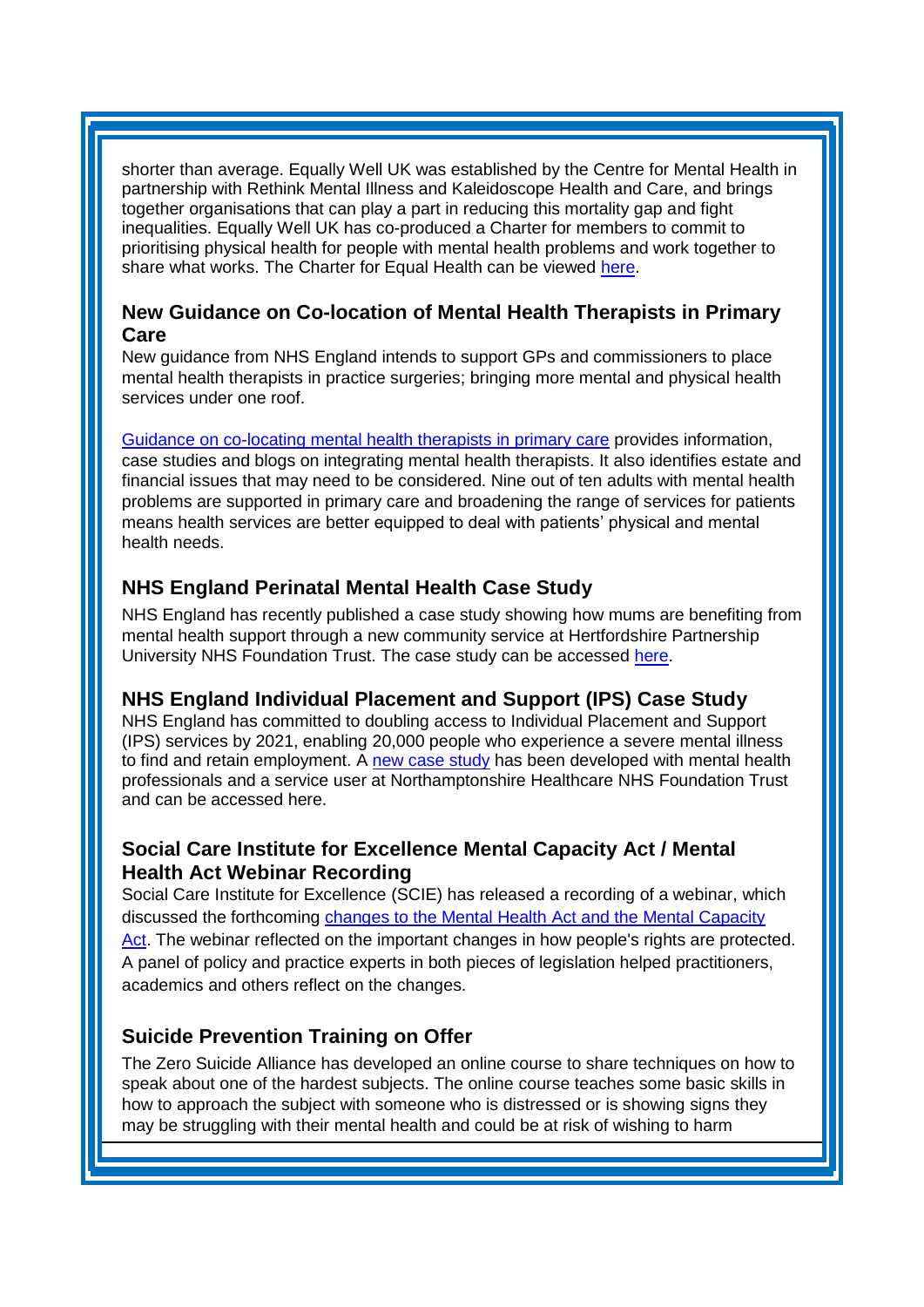themselves. The training is available on the [Zero Suicide Alliance's website.](https://informed.cmail20.com/t/d-l-bkhhjhd-clkuyzuk-t/)

The World Health Organisation has also released Preventing Suicide: A Community Engagement Toolkit. The toolkit is aimed at those who would like to initiate suicide prevention activities in their community. It describes a participatory bottom-up process by which communities can work together to identify, prioritise and implement activities that are important and appropriate to their local context and that can influence and shape policy and services. The toolkit can be accessed [here.](http://apps.who.int/iris/bitstream/handle/10665/272860/9789241513791-eng.pdf?ua=1&utm_source=The%20King%27s%20Fund%20newsletters%20%28main%20account%29&utm_medium=email&utm_campaign=9822882_NEWSL_HMP%202018-09-11&dm_i=21A8,5UJDU,FLWQCU,MVM6H,1)

### **National Mental Health Intelligence Network Profiling Tools**

The National Mental Health Intelligence Network (NMHIN) has released a new [Older](http://links.govdelivery.com/track?type=click&enid=ZWFzPTEmbXNpZD0mYXVpZD0mbWFpbGluZ2lkPTIwMTgwOTA0Ljk0NDAxNDAxJm1lc3NhZ2VpZD1NREItUFJELUJVTC0yMDE4MDkwNC45NDQwMTQwMSZkYXRhYmFzZWlkPTEwMDEmc2VyaWFsPTE3MDM1NDc0JmVtYWlsaWQ9c2FyYWguYm91bEBuaHMubmV0JnVzZXJpZD1zYXJhaC5ib3VsQG5ocy5uZXQmdGFyZ2V0aWQ9JmZsPSZleHRyYT1NdWx0aXZhcmlhdGVJZD0mJiY=&&&100&&&https://fingertips.phe.org.uk/documents/FINAL_OPMH_Data%20catalogue_220818.xlsx)  [People's Mental Health Data Catalogue](http://links.govdelivery.com/track?type=click&enid=ZWFzPTEmbXNpZD0mYXVpZD0mbWFpbGluZ2lkPTIwMTgwOTA0Ljk0NDAxNDAxJm1lc3NhZ2VpZD1NREItUFJELUJVTC0yMDE4MDkwNC45NDQwMTQwMSZkYXRhYmFzZWlkPTEwMDEmc2VyaWFsPTE3MDM1NDc0JmVtYWlsaWQ9c2FyYWguYm91bEBuaHMubmV0JnVzZXJpZD1zYXJhaC5ib3VsQG5ocy5uZXQmdGFyZ2V0aWQ9JmZsPSZleHRyYT1NdWx0aXZhcmlhdGVJZD0mJiY=&&&100&&&https://fingertips.phe.org.uk/documents/FINAL_OPMH_Data%20catalogue_220818.xlsx) which:

- acts as a signposting guide for indicators, datasets and resources relevant to depression in older people at both a national and local level,
- is organised into three main focus areas: Prevention, Identification and Treatment,
- covers a range of topics from loneliness and social isolation to IAPT, use of the Mental Health Act and more.

The National Mental Health Intelligence Network (NMHIN) has also been conducting further developments on their suite of mental health profiling tools. Click on the links below to access the updates:

- **[Common Mental Health Disorders](http://links.govdelivery.com/track?type=click&enid=ZWFzPTEmbXNpZD0mYXVpZD0mbWFpbGluZ2lkPTIwMTcxMjA1LjgxOTE2MDgxJm1lc3NhZ2VpZD1NREItUFJELUJVTC0yMDE3MTIwNS44MTkxNjA4MSZkYXRhYmFzZWlkPTEwMDEmc2VyaWFsPTE2OTcwMTE4JmVtYWlsaWQ9c2FyYWguYm91bEBuaHMubmV0JnVzZXJpZD1zYXJhaC5ib3VsQG5ocy5uZXQmdGFyZ2V0aWQ9JmZsPSZleHRyYT1NdWx0aXZhcmlhdGVJZD0mJiY=&&&104&&&https://fingertips.phe.org.uk/profile-group/mental-health/profile/common-mental-disorders)**
- **[Crisis Care](http://links.govdelivery.com/track?type=click&enid=ZWFzPTEmbXNpZD0mYXVpZD0mbWFpbGluZ2lkPTIwMTcxMjA1LjgxOTE2MDgxJm1lc3NhZ2VpZD1NREItUFJELUJVTC0yMDE3MTIwNS44MTkxNjA4MSZkYXRhYmFzZWlkPTEwMDEmc2VyaWFsPTE2OTcwMTE4JmVtYWlsaWQ9c2FyYWguYm91bEBuaHMubmV0JnVzZXJpZD1zYXJhaC5ib3VsQG5ocy5uZXQmdGFyZ2V0aWQ9JmZsPSZleHRyYT1NdWx0aXZhcmlhdGVJZD0mJiY=&&&105&&&https://fingertips.phe.org.uk/profile-group/mental-health/profile/crisis-care)**
- **[Mental Health and Wellbeing JSNA Profile](http://links.govdelivery.com/track?type=click&enid=ZWFzPTEmbXNpZD0mYXVpZD0mbWFpbGluZ2lkPTIwMTcxMjA1LjgxOTE2MDgxJm1lc3NhZ2VpZD1NREItUFJELUJVTC0yMDE3MTIwNS44MTkxNjA4MSZkYXRhYmFzZWlkPTEwMDEmc2VyaWFsPTE2OTcwMTE4JmVtYWlsaWQ9c2FyYWguYm91bEBuaHMubmV0JnVzZXJpZD1zYXJhaC5ib3VsQG5ocy5uZXQmdGFyZ2V0aWQ9JmZsPSZleHRyYT1NdWx0aXZhcmlhdGVJZD0mJiY=&&&106&&&https://fingertips.phe.org.uk/profile-group/mental-health/profile/mh-jsna)**
- **[Severe Mental Illness](http://links.govdelivery.com/track?type=click&enid=ZWFzPTEmbXNpZD0mYXVpZD0mbWFpbGluZ2lkPTIwMTcxMjA1LjgxOTE2MDgxJm1lc3NhZ2VpZD1NREItUFJELUJVTC0yMDE3MTIwNS44MTkxNjA4MSZkYXRhYmFzZWlkPTEwMDEmc2VyaWFsPTE2OTcwMTE4JmVtYWlsaWQ9c2FyYWguYm91bEBuaHMubmV0JnVzZXJpZD1zYXJhaC5ib3VsQG5ocy5uZXQmdGFyZ2V0aWQ9JmZsPSZleHRyYT1NdWx0aXZhcmlhdGVJZD0mJiY=&&&108&&&https://fingertips.phe.org.uk/profile-group/mental-health/profile/severe-mental-illness)**
- **[Suicide Prevention Profile](http://links.govdelivery.com/track?type=click&enid=ZWFzPTEmbXNpZD0mYXVpZD0mbWFpbGluZ2lkPTIwMTgwNjA1LjkwNzEwNzExJm1lc3NhZ2VpZD1NREItUFJELUJVTC0yMDE4MDYwNS45MDcxMDcxMSZkYXRhYmFzZWlkPTEwMDEmc2VyaWFsPTE3MDEzODU4JmVtYWlsaWQ9c2FyYWguYm91bEBuaHMubmV0JnVzZXJpZD1zYXJhaC5ib3VsQG5ocy5uZXQmdGFyZ2V0aWQ9JmZsPSZleHRyYT1NdWx0aXZhcmlhdGVJZD0mJiY=&&&104&&&https://fingertips.phe.org.uk/profile-group/mental-health/profile/suicide)**

To receive updates directly from NMHIN visit the [PHE subscriptions page](http://links.govdelivery.com/track?type=click&enid=ZWFzPTEmbXNpZD0mYXVpZD0mbWFpbGluZ2lkPTIwMTgwMjA3Ljg0OTY1MzgxJm1lc3NhZ2VpZD1NREItUFJELUJVTC0yMDE4MDIwNy44NDk2NTM4MSZkYXRhYmFzZWlkPTEwMDEmc2VyaWFsPTE2OTgzNDk5JmVtYWlsaWQ9c2FyYWguYm91bEBuaHMubmV0JnVzZXJpZD1zYXJhaC5ib3VsQG5ocy5uZXQmdGFyZ2V0aWQ9JmZsPSZleHRyYT1NdWx0aXZhcmlhdGVJZD0mJiY=&&&107&&&https://public.govdelivery.com/accounts/UKHPA/subscribers/new?preferences=true) and select 'Mental Health Dementia and Neurology'.

### <span id="page-2-0"></span>**NICE Consultations and Shared Learning**

NICE has published the Surveillance Reports below:

 [Common Mental Health Problems: Identification and Pathways to Care \(CG123,](https://www.nice.org.uk/guidance/cg123/resources/2018-surveillance-of-common-mental-health-problems-identification-and-pathways-to-care-nice-guideline-cg123-6535393597/chapter/Surveillance-decision?tab=evidence&utm_source=Surveillance+report+alerts&utm_campaign=346169c489-EMAIL_CAMPAIGN_2018_08_23_10_59&utm_medium=email&utm_term=0_e232b91fb2-346169c489-169540553)  [2011\)](https://www.nice.org.uk/guidance/cg123/resources/2018-surveillance-of-common-mental-health-problems-identification-and-pathways-to-care-nice-guideline-cg123-6535393597/chapter/Surveillance-decision?tab=evidence&utm_source=Surveillance+report+alerts&utm_campaign=346169c489-EMAIL_CAMPAIGN_2018_08_23_10_59&utm_medium=email&utm_term=0_e232b91fb2-346169c489-169540553): Surveillance decision: NICE will not update the guideline

These reports provide a summary of new evidence published related to a NICE guideline and include the decision that NICE has taken about the need to update the relevant clinical guideline in light of this new evidence.

NICE has also published a new guideline:

NG105: [Preventing Suicide in Community and Custodial Settings](https://www.nice.org.uk/guidance/ng105)

This guideline covers ways to reduce suicide and help people bereaved or affected by suicides.

NICE has also published a quality standard on: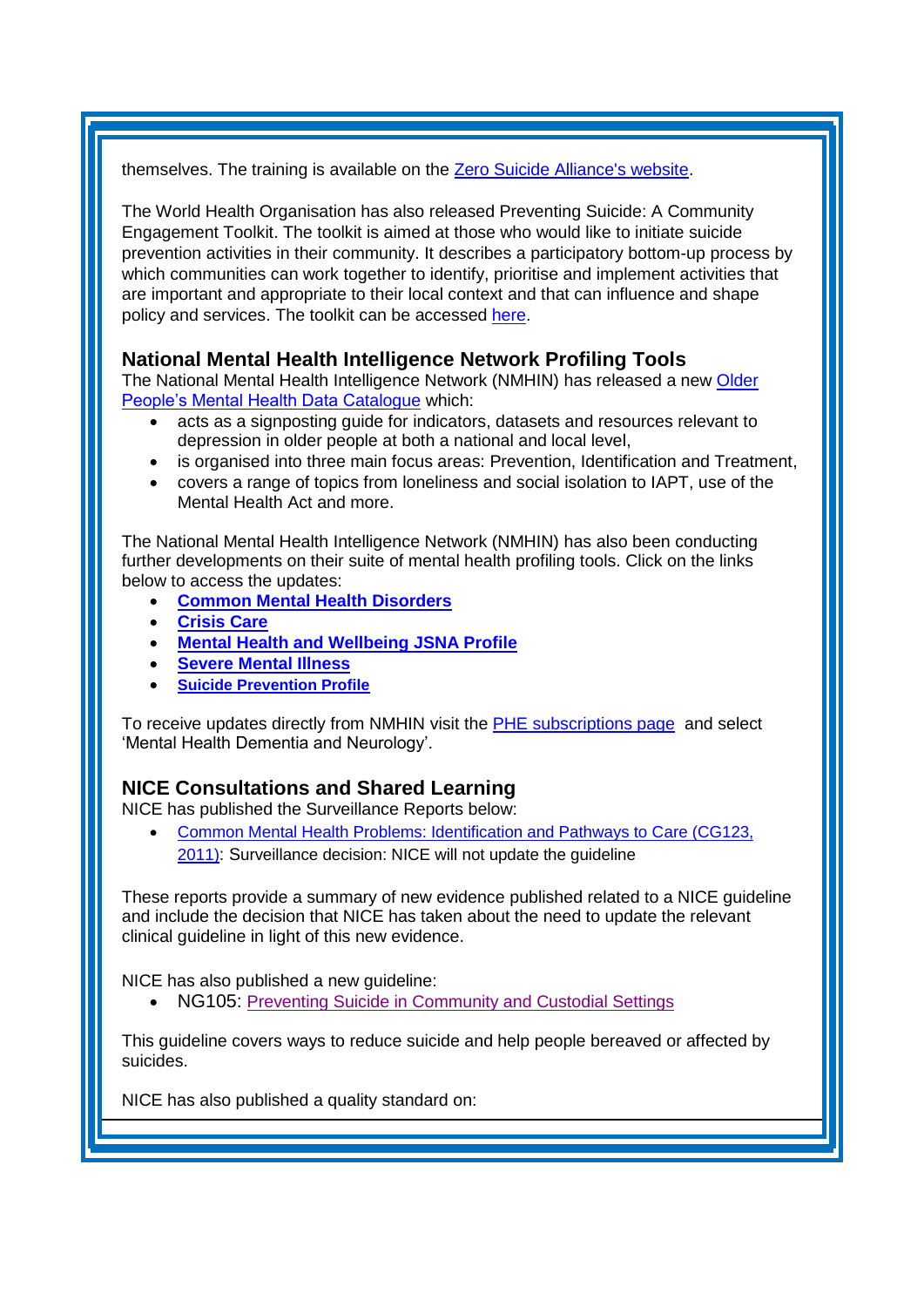#### Quality standard [QS175]: [Eating Disorders](https://www.nice.org.uk/guidance/qs175)

This quality standard covers assessment, treatment, monitoring and care for children, young people and adults with an eating disorder. It describes high-quality care in priority areas for improvement.

#### <span id="page-3-0"></span>**National Institute for Health Research (NIHR) Signals**

The latest series of summaries of recently published research by the NIHR contain information on:

 [Cognitive behavioural therapy could benefit adults with attention deficit](https://discover.dc.nihr.ac.uk/content/signal-000636/cognitive-behavioural-therapy-could-benefit-adults-with-adhd)  [hyperactivity disorder \(ADHD\)](https://discover.dc.nihr.ac.uk/content/signal-000636/cognitive-behavioural-therapy-could-benefit-adults-with-adhd)

The summaries intend to provide decision makers in health and social care organisations with evidence they can use to improve patient care.

#### **Mental Health Reports, Resources and Research**

The Children's Society has published [The Good Childhood Report 2018.](https://www.childrenssociety.org.uk/news-and-blogs/press-releases/one-in-four-14-year-old-girls-self-harm) This report examines the state of children's well-being in the UK from a survey of 10-17 year olds and their parents. One of the main findings highlighted in the report was that nearly a quarter of girls aged 14 said they had self-harmed in a year. The research also suggested both boys and girls can be harmed by gender stereotypes and pressure to live up to these expectations.

The Care Quality Commission has published [Sexual Safety on Mental Health Wards.](https://www.cqc.org.uk/publications/major-report/sexual-safety-mental-health-wards) This report presents findings and recommendations from a review of patient safety incidents related to sexual safety on mental health wards. The report follows engagement with trusts, national bodies, organisations representing people who use services and individuals with direct experience of sexual safety incidents.

The Centre for Mental Health has published [Coping through Football: Evaluation Report](https://www.centreformentalhealth.org.uk/coping-through-football) [2018.](https://www.centreformentalhealth.org.uk/coping-through-football) This report provides an economic analysis of the Coping through Football programme which aimed to deliver benefits to people living with mental health difficulties. The findings included a 12% reduction in the number of overnight hospital stays for participants.

The Centre for Mental Health has published [Social Media, Young People and Mental](https://www.centreformentalhealth.org.uk/news/social-media-impacts-on-young-peoples-wellbeing-need-better-understood)  [Health.](https://www.centreformentalhealth.org.uk/news/social-media-impacts-on-young-peoples-wellbeing-need-better-understood) This briefing paper is based on a brief scan of evidence from a range of sources to identify key themes in what is known about the impact social media (and their use) can have on young people's wellbeing, and the ways in which they can be harnessed positively.

Healthwatch has published [What people have told us about mental health.](https://www.healthwatch.co.uk/report/2018-08-29/what-people-have-told-us-about-mental-health) This report forms part of a multi-year project to understand people's experiences of mental health care. It sets out what people have told Healthwatch about their experiences of accessing mental health services and the wider support available. The report is accompanied by a literature review.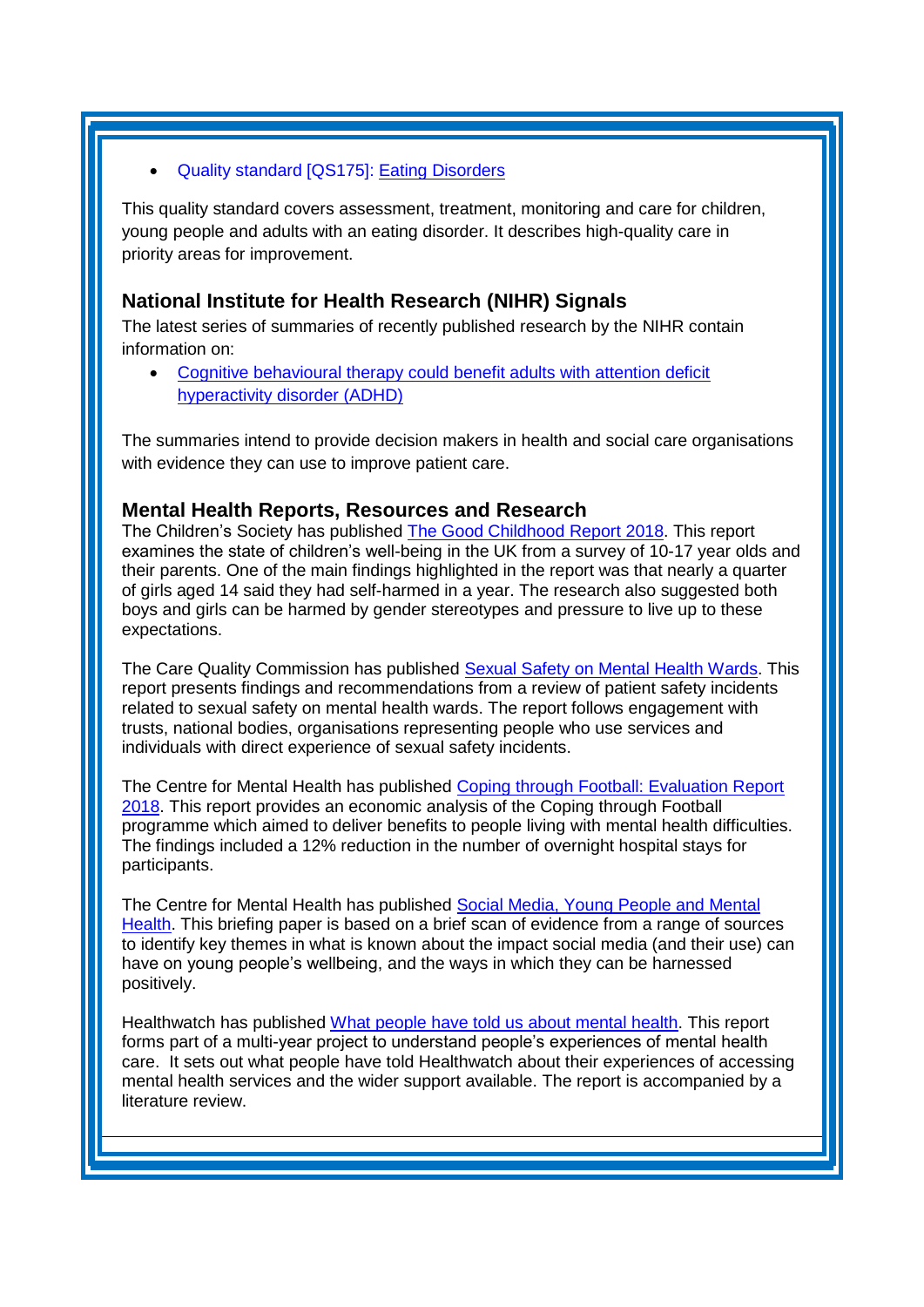Mind has launched a new online 'gateway' to help workplaces improve staff wellbeing. [Mental Health at Work](https://www.mentalhealthatwork.org.uk/) brings together information, advice, resources and training that workplaces can use to improve wellbeing and give employees the mental health support they need.

### <span id="page-4-0"></span>**Mental Health Statistics**

The following statistics have recently been released please click on the links to review further:

- <span id="page-4-1"></span> [Learning Disability Services Monthly Statistics -](https://digital.nhs.uk/data-and-information/publications/statistical/learning-disability-services-statistics/provisional-statistics-at-august-2018-mhsds-june-2018-final) Provisional Statistics: August 2018: MHSDS: June 2018 Final
- [Mental Health Services Monthly Statistics:](https://digital.nhs.uk/data-and-information/publications/statistical/mental-health-services-monthly-statistics/final-june-provisional-july-2018) Final June, Provisional July 2018
- [Out of Area Placements in Mental Health Services:](https://digital.nhs.uk/data-and-information/publications/statistical/out-of-area-placements-in-mental-health-services/june-2018) June 2018
- [Psychological Therapies: Reports on the use of IAPT services, England:](https://digital.nhs.uk/data-and-information/publications/statistical/psychological-therapies-report-on-the-use-of-iapt-services/june-2018-final-including-reports-on-the-iapt-pilots-and-quarter-1-2018-19) June 2018 final, including reports on the IAPT pilots and quarter 1 2018-19 data
- [Personal Well-being in the UK:](https://www.gov.uk/government/statistics/personal-well-being-in-the-uk-april-2017-to-march-2018) April 2017 to March 2018

### **Dates for your Diary**

**Yorkshire and the Humber Mental Health Network Events:**

- Wednesday 3 October 2018, 09:45-15:45, **Yorkshire and the Humber IAPT**  Providers' Network, Novotel, Leeds. To book your place email **Sarah Boul.**
- Wednesday 7 November 2018, 10:00-16:30, **Yorkshire and the Humber Crisis and Liaison Network**, Novotel, York. To book your place click [here.](https://www.eventbrite.co.uk/e/yorkshire-and-humber-crisis-liaison-network-meeting-tickets-49376669949)
- Thursday 15 November 2018, 12:00-16:30, **Yorkshire and the Humber EIP Network**, The Cosmopolitan Hotel, Leeds. To book your place click [here.](https://www.eventbrite.co.uk/e/yorkshire-and-the-humber-eip-network-tickets-48448234975)

#### **Other Events:**

 **SafeTALK Course**, which aims to teach participants four basic steps to recognise if someone is having thoughts of suicide and how to connect them with resources that can help. Available on various dates throughout 2018.

**For further information, and to check course availability, email: [wdu@york.gov.uk](mailto:wdu@york.gov.uk) or visit the website [here.](http://www.yorkworkforcedevelopment.org.uk/)**

- Monday 1 October 2018, 09:00-17:00, **Improving Mental Health Crisis Care Summit**, De Vere West One Conference Centre, London. To book your place click [here.](https://www.healthcareconferencesuk.co.uk/event/1171/book) NB: There is a cost to attend this event.
- Monday 8 October 2018, 09:00-17:00, **IAPT Long Term Conditions**, De Vere West One Conference Centre, London. To book your place click [here.](https://www.healthcareconferencesuk.co.uk/event/1397/book) NB: There is a cost to attend this event.
- Tuesday 9th October 2018, 10:00-13:00, **NCISH Annual Report Launch**, MANDEC, 3rd Floor, University Dental Hospital, Higher Cambridge Street,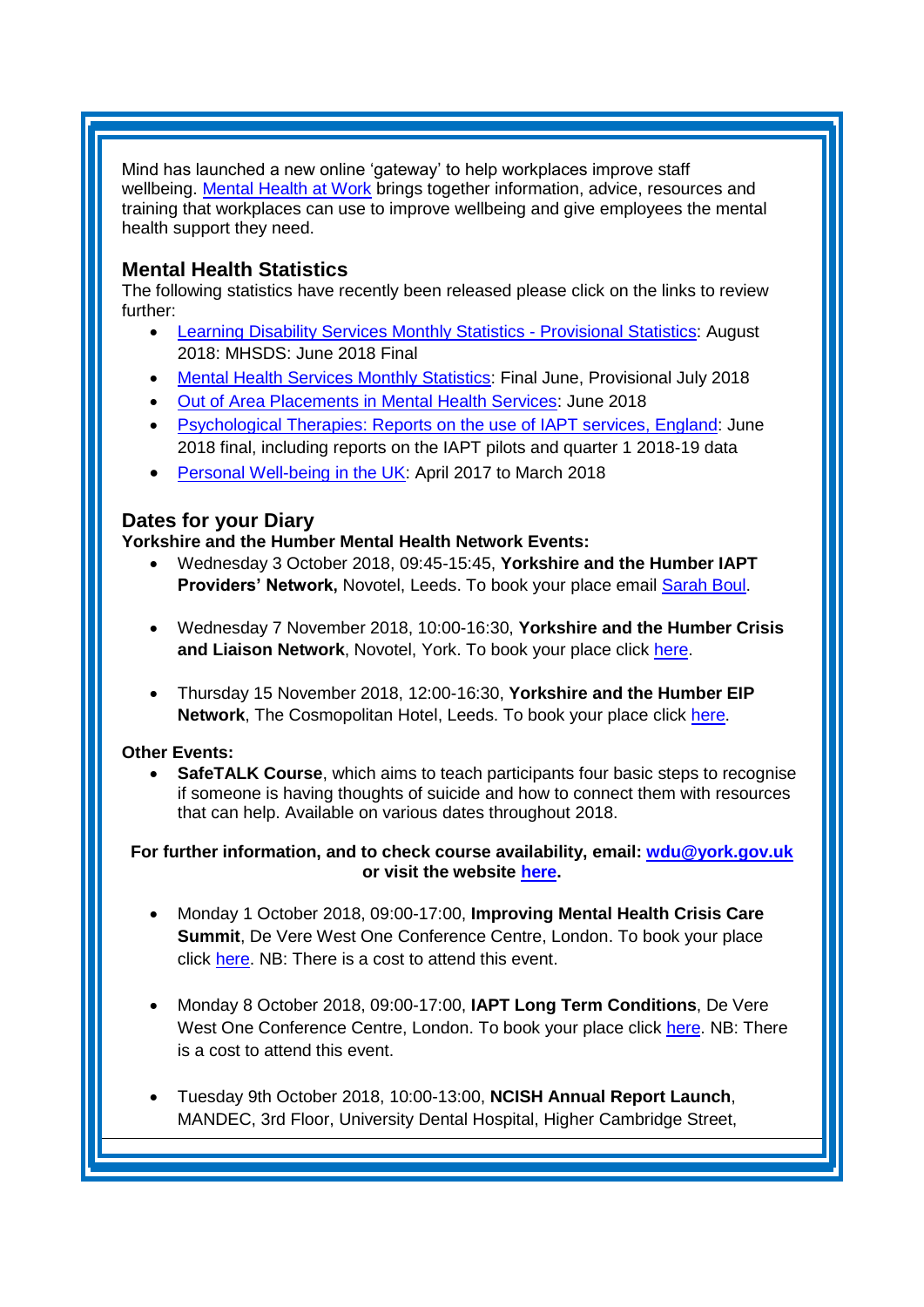Manchester M15 6FH. To book your place click [here.](https://sites.manchester.ac.uk/ncish/2018-annual-report-launch/) NB: There is a cost to attend this event.

- Friday 12 October 2018, 09:00-17:00, **The Mental Capacity Act Masterclass**, De Vere West One Conference Centre, London. To book your place click [here.](https://www.healthcareconferencesuk.co.uk/event/1283/book) NB: There is a cost to attend this event.
- Wednesday 17 October 2018, 09:00-17:00, **Employment Advisors in IAPT National Networking Forum**, Birmingham City Football Ground, Birmingham. To book your place click [here.](http://www.iapt-nnf.co.uk/Home/ViewEvent/93?utm_source=SBK%20Healthcare&utm_medium=email&utm_campaign=9489940_New%20PT%20Employment&dm_i=1SB0,5NEHG,MCTTTA,LZ3VY,1) NB: There is a cost to attend this event.
- Monday 12 November 2018, 09:15-17:00, **First UK Conference on Autism and Eating Disorders**, Cedar Court Hotel in Harrogate. To book your place click [here.](https://www.tickettailor.com/events/harrogatedistrictbranchnationalautisticsociety/190021) NB: There is a small cost to attend this event.
- Monday 12 November 2018, 09:00-17:00, **Reducing the Impact of Sexual Abuse on Mental Health**, De Vere West One Conference Centre, London. To book your place click [here.](https://www.healthcareconferencesuk.co.uk/event/1235) NB: There is a cost to attend this event.
- Friday 16 November 2018, 09:00-17:00, **Improving Mental Health Support for Asylum Seekers and Refugees**, De Vere West One Conference Centre, London. To book your place click [here.](https://www.healthcareconferencesuk.co.uk/event/1209/book) NB: There is a cost to attend this event.
- Wednesday 12 December 2018, 09:00-17:00, Meeting Mental Health Needs: Practical Interventions to Improve Services, America Square Conference Centre, London. To book your place click [here.](https://openforumevents.co.uk/events/2018/meeting-mental-health-needs-practical-interventions-to-improve-services/?utm_source=OFE+S3.1+MH18+LDN+WC+27.08.2018+NHS+4&utm_medium=email&utm_campaign=OFE+S3.1+MH18+LDN+WC+27.08.2018) NB: There is a cost to attend this event.
- Wednesday 23rd January 2019, 09:00-17:00, **2019 IAPT National Networking Forum**, Birmingham City Football Ground, Birmingham. To book your place click [here.](http://www.iapt-nnf.co.uk/booking/index/97/?utm_source=SBK%20Healthcare&utm_medium=email&utm_campaign=9813357_1901PT%201st%20email&dm_i=1SB0,5UC19,MCTTTA,MTWPG,1) NB: There is a cost to attend this event.

#### <span id="page-5-0"></span>**Contacts**

If you would like to discuss any of the items included in this e-bulletin or would like further information about the Mental Health Network please contact:

Sarah Boul, Quality Improvement Manager: Adult Mental Health [sarah.boul@nhs.net,](mailto:sarah.boul@nhs.net) 0113 8253458 / 07584362063

Charlotte Whale, Quality Improvement Manager: Adult Mental Health [charlotte.whale@nhs.net,](mailto:charlotte.whale@nhs.net) 0113 8249346 / 07796611108

Twitter: @YHSCN\_MHDN #yhmentalhealth

<span id="page-5-1"></span>**Links and Partner Organisations**